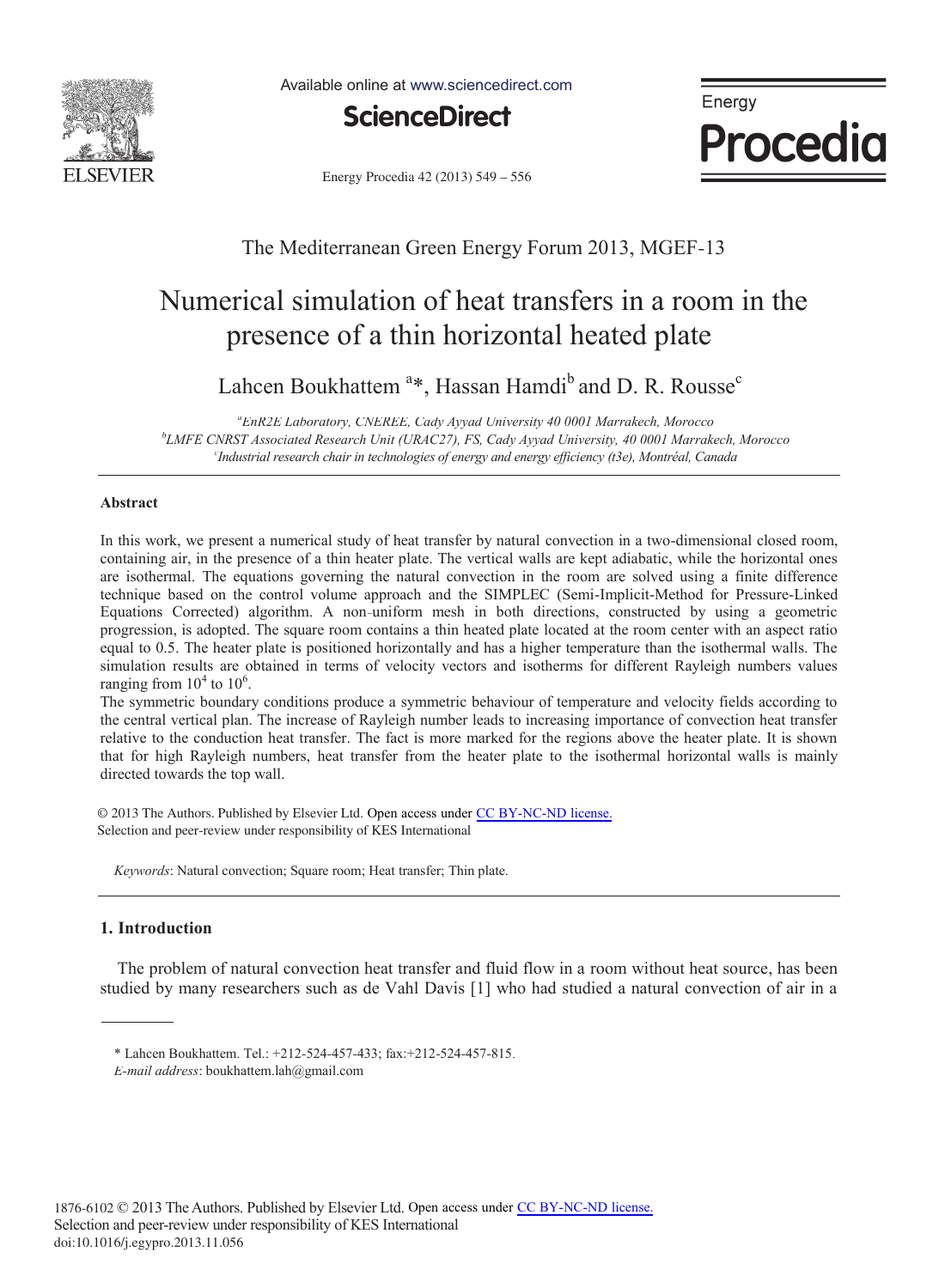square cavity with differentially heated side walls. Natural convection in air-filled, tilted square enclosures with two adjacent walls heated and the two opposite walls cooled is numerically studied by Cianfrini et al. [2]. An experimental investigation was performed by Wu et al. [3] to examine the effect of changes in the top and bottom wall temperatures on the natural convection in an air-filled square cavity driven by a temperature difference between the vertical walls. A numerical study to investigate the steady laminar natural convection flow in a square cavity with uniformly and non-uniformly heated bottom wall, and adiabatic top wall maintaining constant temperature of cold vertical walls has been performed by Basak et al. [4].

The study of the problem of natural convection in a square cavity with a heated plate has been conducted by Dagtekin and Oztop [5].These authors have conducted a numerical study of natural convection heat transfer and fluid flow in an enclosure with two heated partitions. They considered that the right side wall and the bottom wall of the enclosure were insulated perfectly while the left side wall and top wall were maintained at the same uniform temperature. Later, Oztop et al. [6] studied natural convection in an enclosure with a heated thin plate built in vertical and horizontal location positions. They considered that upper and bottom walls of the cavity were insulated while the two vertical walls were kept at a constant temperature lower than the plate's one. They tested the effects of Rayleigh number, plate location and aspect ratio on heat transfer and fluid flow. Recently, using the same boundary conditions as Oztop et al. [6], Mahmoodi [7] has studied free convection of a nanofluid in a square cavity with an inside heater. He performed a parametric study and investigated the effects of pertinent parameters, such as, Rayleigh number, the position and location of the heater, the volume fraction of the nanoparticles, and various types of the nanofluids on the fluid flow and heat transfer inside the cavity. Boukhattem [8] has conducted a numerical study, using the same computer code as in the present work, on the two dimensional heat transfer through a differentially heated square cell. The simulations were carried out for different Rayleigh numbers.

Previous authors who have studied flow and heat transfer in square cavities with heated plates, have not considered the case with adiabatic vertical walls and isothermal horizontal ones. In the present work such boundary conditions are considered. We present a study of natural convection in a square room with a heated thin plate built in horizontal position with an aspect ratio equal to 0.5. Boundary conditions are isothermal on the horizontal walls and adiabatic on the vertical ones. The effects of Rayleigh number on the heat transfer and fluid flow are investigated.

# **1. Mathematical Model**

## *1.1. Physical Model*

The physical model of the problem is sketched in Fig. 1. It is a square room which contains a thin heated plate. The two vertical walls are insulated, and the temperature of the two horizontal ones is held at a uniform constant value, TC. The heated plate is positioned horizontally in the center of the room and has a higher temperature, TH, than the isothermal walls. h is the length of the plate located at the middle height, H, of the room. The important geometrical parameter is the aspect ratio A, defined as  $A=h/H$ .

#### *1.2. Dimensionless Formulation of Equations and Boundary Conditions*

The dimensionless equations governing heat transfer and fluid flow in two dimensional laminar flow are obtained using the following variable changes:

$$
\theta = \left(T - T_C\right) / \left(T_H - T_C\right) \left(X, Y\right) = \left(x, y\right) / H \left( U, V\right) = \left(u, v\right) / \left(\alpha / H\right) \left(\frac{\tau}{H} = t / \left(\alpha / H^2\right)\right)
$$

Where  $\alpha$  is the thermal diffusivity of the fluid.

The governing equations in dimensionless form for steady flow are: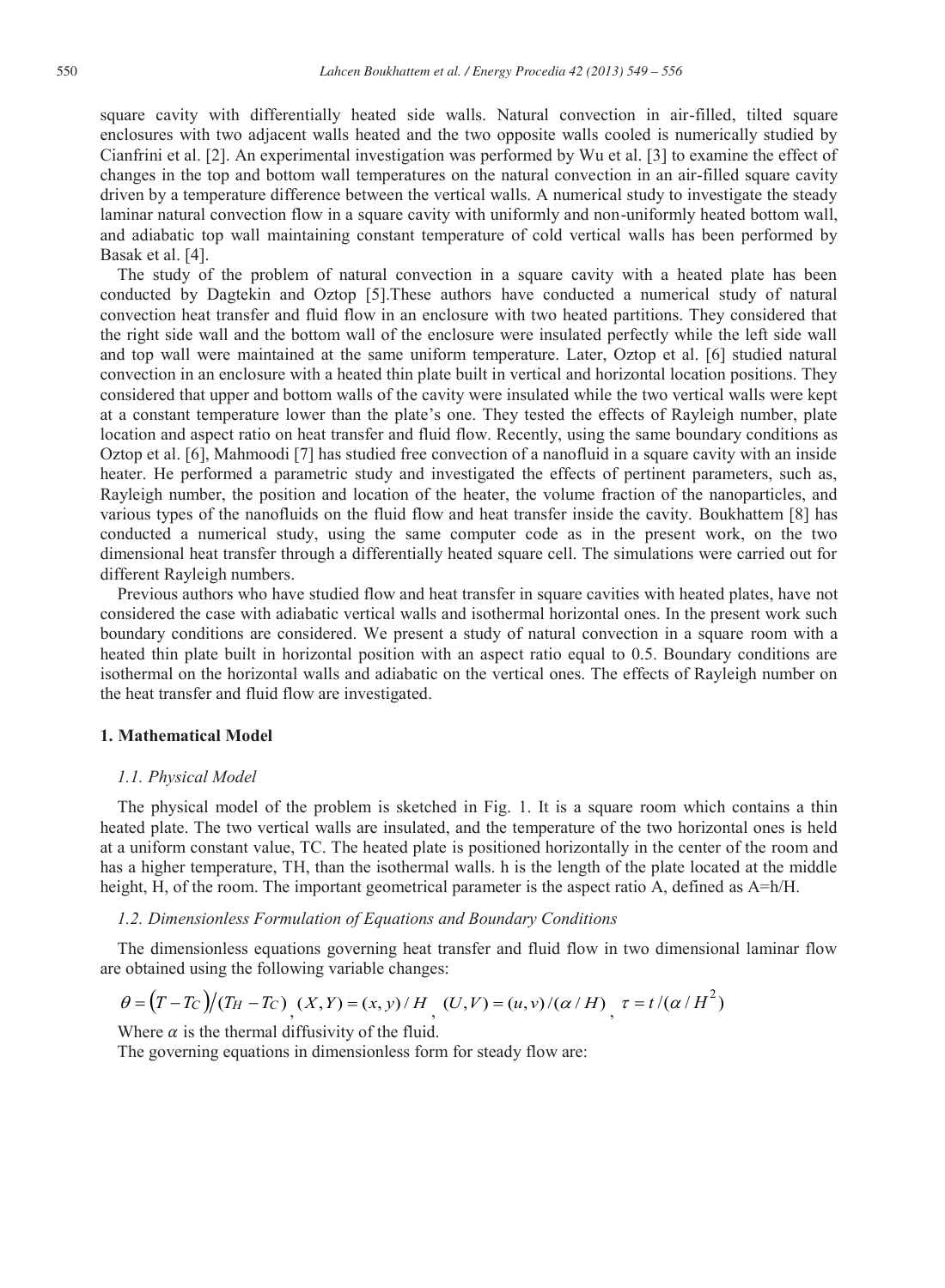

Fig. 1. Scheme of the square room showing boundary conditions, dimensions and position of the heated thin plate.

- Continuity equation:

$$
\frac{\partial U}{\partial X} + \frac{\partial V}{\partial Y} = 0\tag{1}
$$

- Momentum equations along X and Y:

$$
\frac{\partial U}{\partial \tau} + \frac{\partial UU}{\partial X} + \frac{\partial VU}{\partial Y} = -\frac{\partial P}{\partial X} + \Pr\left(\frac{\partial^2 U}{\partial X^2} + \frac{\partial^2 U}{\partial Y^2}\right)
$$
(2)

$$
\frac{\partial V}{\partial \tau} + \frac{\partial UV}{\partial X} + \frac{\partial VV}{\partial Y} = -\frac{\partial P}{\partial Y} + \Pr\left(\frac{\partial^2 V}{\partial X^2} + \frac{\partial^2 V}{\partial Y^2}\right) + \Pr R a \theta \tag{3}
$$

- Energy equation:

$$
\frac{\partial \theta}{\partial \tau} + \frac{\partial U \theta}{\partial X} + \frac{\partial V \theta}{\partial Y} = \frac{\partial \theta}{\partial X} + \frac{\partial \theta}{\partial Y}
$$
(4)

Where  $\theta$  is the dimensionless temperature. *Ra* is the Rayleigh number and Pr is the Prandtl number defined respectively as :

$$
Ra = \frac{g\beta H^3 (T_H - T_C)}{v^2} Pr \text{ and } Pr = \frac{v}{\alpha}.
$$

The local Nusselt number is defined as :  $Nu_x = \left(\frac{\partial T}{\partial x}\right)^2$  $\frac{\partial}{\partial y}$   $\Big|_{w}$ .

The average Nusselt number is calculated by integrating the local Nusselt number along the wall :

$$
\overline{\text{Nu}} = \int_0^1 \text{Nu}_x \text{dy}.
$$

The boundary conditions of the problem are presented in dimensionless form in Table 1: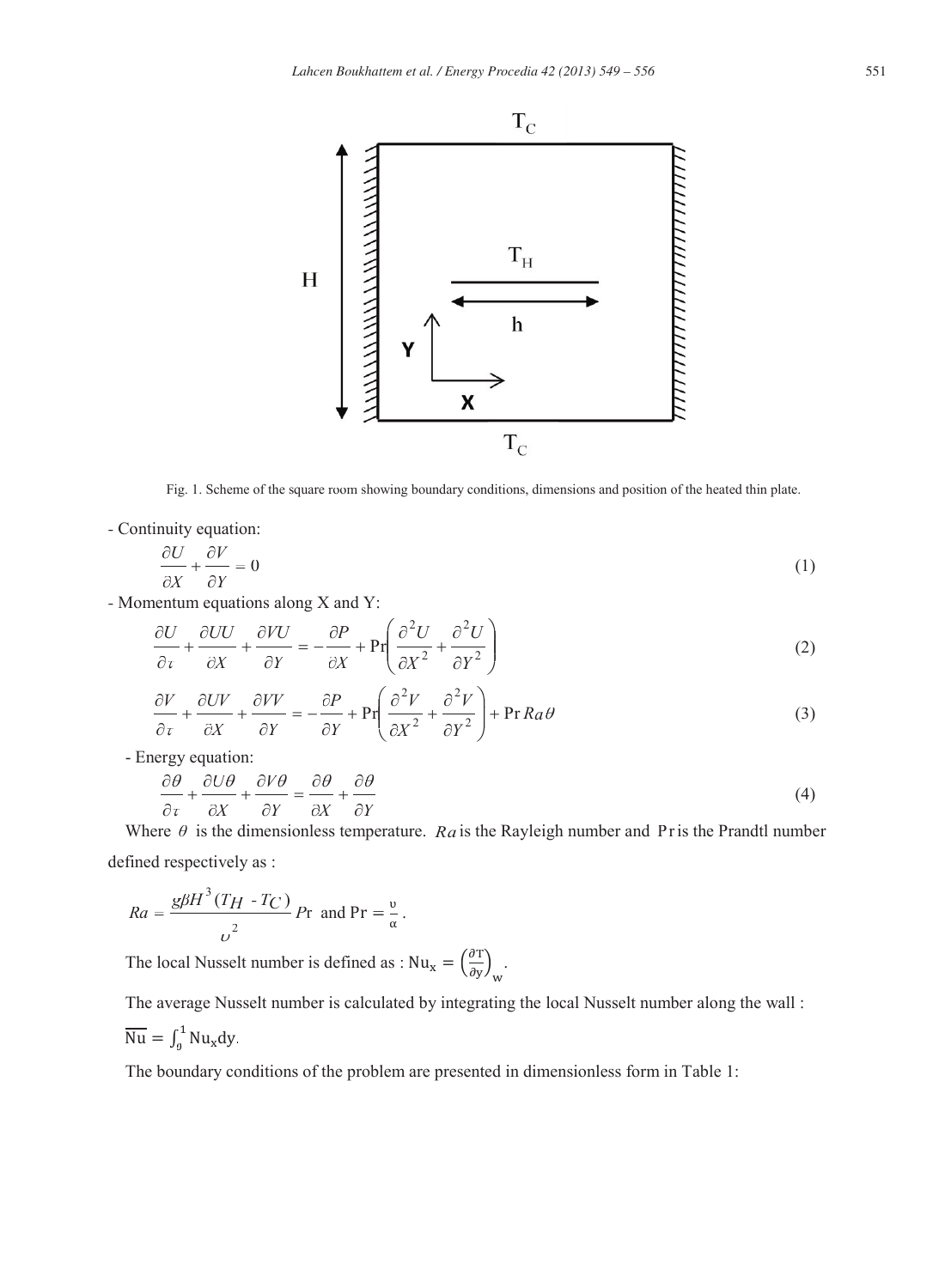| $X=0, 1$     | 0 < Y < 1 | $U=0$   | $V=0$ | $\frac{\partial T}{\partial X} = 0$ |
|--------------|-----------|---------|-------|-------------------------------------|
| $Y=0, 1$     | 0 < X < 1 | $I = 0$ | $V=0$ | $T=0$                               |
| On the plate |           | $I = 0$ | $V=0$ | $T=1$                               |

Table 1. Boundary conditions of the problem

# *1.3. Model Validation*

The mathematical model was solved using a finite difference technique based on the control volume approach and the SIMPLEC algorithm developed by Patankar [10]. The power-law difference scheme (PLDS) is used for formulation of the convection terms in the finite volume equations and central differencing (CDS) is used to discretize the diffusion terms. The finite difference equations  $(1-4)$  were solved with a line-by-line procedure using TDMA method and SIMPLEC algorithm iteratively. The final solution is checked for convergence by evaluating the error between two consecutive iteration steps  $(|\varphi^{k}-\varphi^{k-1}|<10^{-4})$ .  $\varphi$  stands for u, v or T and k is the iteration number.

For model validation, we compared the results obtained by the present model and those of Oztop et al. [6] carried out for the same geometric configuration and parameter values in the case of isothermal vertical walls and adiabatic horizontal walls. The results obtained (not presented here) in terms of velocity vectors and isotherms are compared with those obtained by Oztop et al. [6] for different Rayleigh numbers *Ra*. These results found by our code show good agreement with those of Oztop et al. [6].The validation of the present computer code was also checked in terms of mean Nusselt numbers for  $Ra=10^4$ . For  $A=0,4$  we found  $\overline{Nu} = 1.78$  compared to 1,51 found by Oztop et al. [6] and for  $A=0,6$  we found  $\overline{Nu}$  = 2,35 compared to 2,05 found by Oztop et al. [6]. A non-uniform mesh in both directions, constructed using a geometric progression, was adopted with 50×50 grid dimension. Grid independence of solution was checked by using a  $60\times60$  grid points and comparing values of Nusselt obtained against the case where the 50×50 grid point mesh was used. The relative variation of mean Nusselt number was found to be less than  $0,38\%$  for  $Ra=10^4$  and less than  $0,77\%$  for  $Ra=10^6$ .

# **2. Results and discussion**

The validated model was then used to study heat transfer by natural convection in a two-dimensional closed room, containing air, in the presence of a thin heater plate. The vertical walls are kept adiabatic, while the horizontal ones are isothermal. The heater plate is positioned horizontally in the room center and has a higher temperature than the isothermal walls.

The results presented in this paper concern the study of effects of Rayleigh number, in the range  $10<sup>4</sup>$  to 10<sup>6</sup>, on velocity field and isotherms for an aspect ratio of A=0.5.

# *2.1. Velocity vectors*

Fig. 2 presents velocity vectors for three Rayleigh number values :  $Ra=10^4$ ,  $Ra=10^5$  and  $Ra=10^6$ . It is shown that for  $Ra=10^4$ , four cell centers forms in the room; two above the heater plate and two below it. Obviously, a symmetry relative to the vertical plan located at  $X=0.5$  exists, and cells in both sides of the heater plate rotate in the opposite direction of their symmetric ones. As the Rayleigh number increases, rotation above the plate becomes stronger compared to rotation below where stagnation points of fluid forms for higher values of Ra. This can be explained by the fact that an increase in Rayleigh number leads to an increase in the buoyancy force which pushes the cells upwards and reduces their intensities in the region below the heater plate.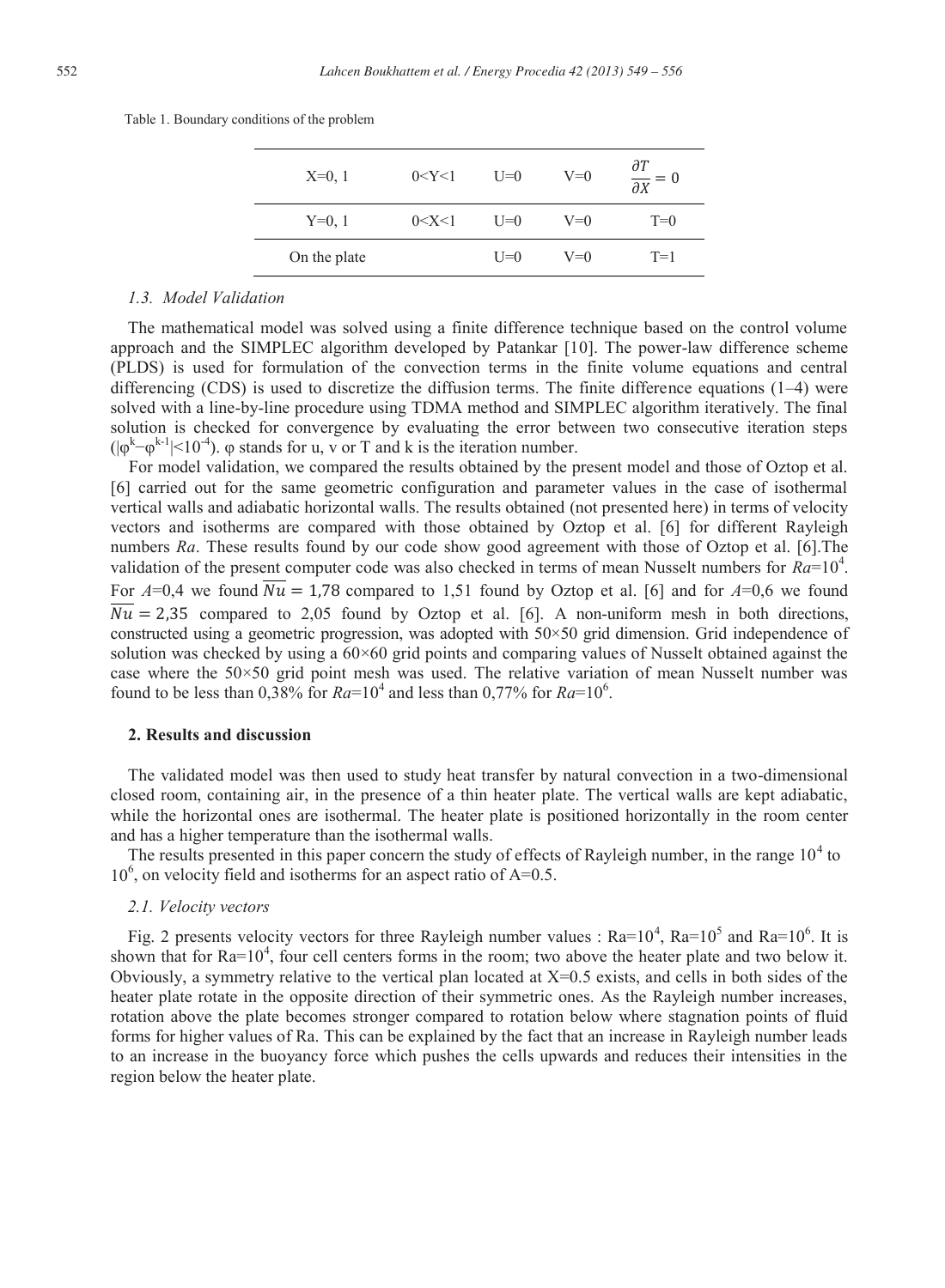



Fig. 2. Velocity vectors in the room: (a)  $Ra=10^4$ , (b)  $Ra=10^5$ , (c)  $Ra=10^6$ .

# *2.2. Isotherms*

Fig. 3 displays the isotherms obtained for Rayleigh number values :  $Ra=10^4$ ,  $Ra=10^5$  and  $Ra=10^6$ . Due to symmetry relative to the vertical plan located at  $X=0.5$ , it is observed that isotherms distortion are accordingly symmetrical. For low values of Ra, convection heat transfer is negligible compared to heat transfer by conduction (Fig. 3 (a)), while for higher values of Ra, convection becomes important. Influence of Rayleigh number on heat transfer behavior is more marked for the region above the heater plate. The distortion of the isotherms in this region is due to the two-dimensional heat transfer. The isotherms are perpendicular to the vertical walls as adiabatic conditions are assumed there.

Intense thermal stratification occurs at the central region near the top wall for high Rayleigh values owing to the intense heat exchange with upper plate in this region favored by the flow pattern imposed by the two cells above the plate. This is confirmed by the variation of local Nusselt number at the top wall presented later (Fig. 5).



Fig. 3. Isotherms in the room : (a)  $Ra=10^4$ , (b)  $Ra=10^5$ , (c)  $Ra=10^6$ .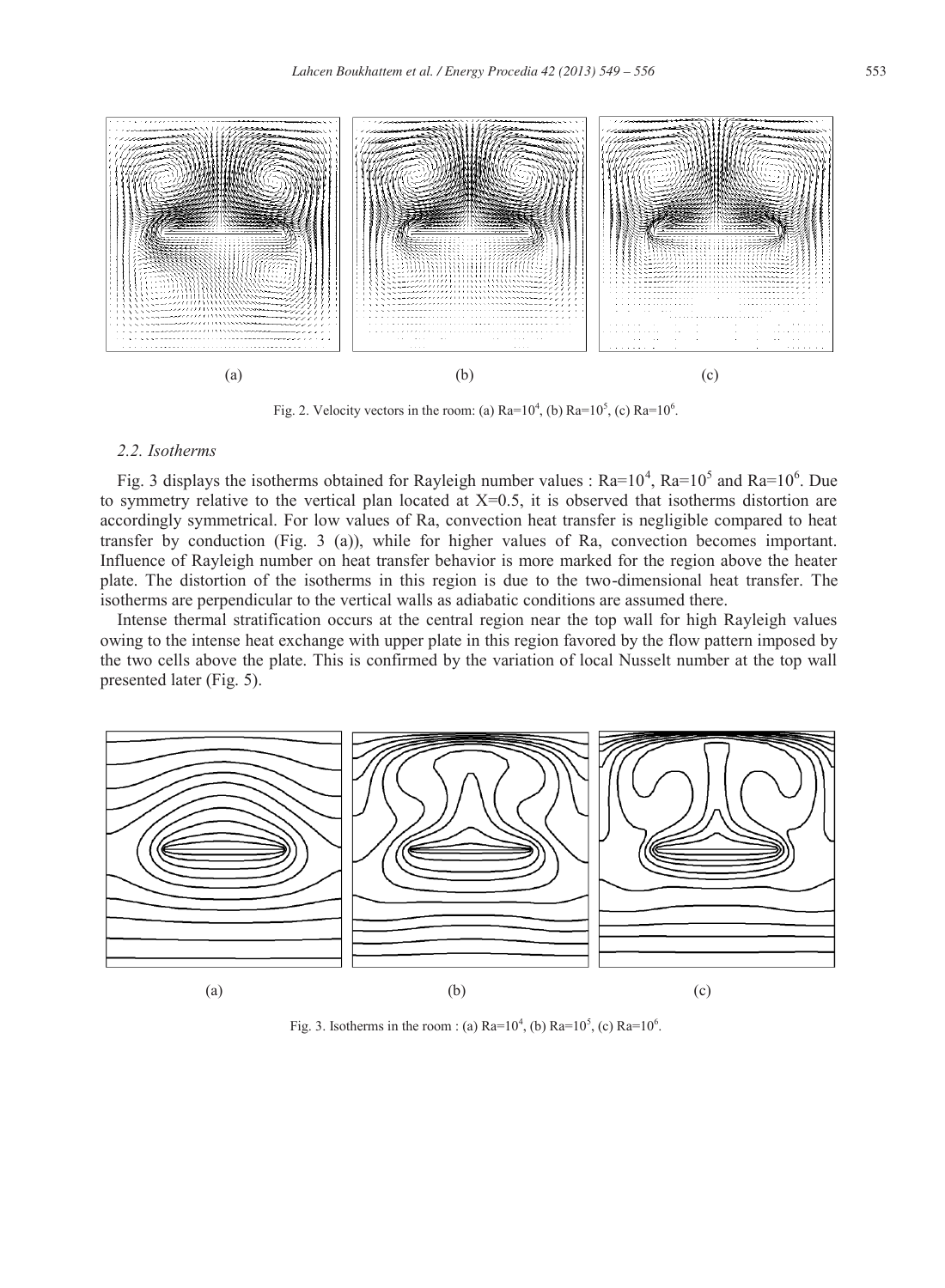#### *2.3. Heat transfer*

## *a. Mean Nusselt number*

Overall heat transfer is shown in terms of mean Nusselt numbers on the top and bottom walls of the room for a horizontal heated thin plate with an aspect ratio equal to 0,5.  $\overline{Nu}$  is plotted as function of Ra, Fig. 4. As can be seen for the top wall : as Ra increases,  $\overline{Nu}$  increases. For the bottom wall, opposite tendency is observed : when Ra increases,  $\overline{Nu}$  decreases. For low Rayleigh number (Ra =10<sup>4</sup>) the values of  $\overline{Nu}$  are merely the same for the top and bottom walls ( $\overline{Nu} \cong 1.7$ ); as Ra reaches  $10^6$ ,  $\overline{Nu}$  grows up to 9,9 for the top wall, while it decreases slightly to 0,75 for the bottom wall. This shows a marked effect of natural convection on the heat transfer at the top wall while the heat transfer on the bottom one is only slightly affected.

The present work shows that for high Rayleigh numbers, heat transfer from the heater plate to the isothermal horizontal walls is mainly directed towards the top wall. This fact marks a difference with the case of the boundary conditions used in Oztop et al. [6] work where the heat transfer from the heater plate was symmetrically distributed to the vertical isothermal walls.

#### *b. Local Nusselt Number*

Fig. 5 shows the variation of local Nusselt number at the top wall with position x, for different Rayleigh numbers. It can be seen that Ra has negligible effect at the edges of the top wall and heat transfer is very low at these positions owing to the fact that the convection is negligible knowing that fluid flow is influenced by the boundary conditions (adherence conditions on the vertical walls  $U = 0$ ). Ra has a marked effect on the heat transfer in the central region  $(Nu(x))$  increases with Ra) and the heat transfer increases from the edges to the central zone with a maximal value exhibited at the central location  $(X=0,5)$ . For Ra= $10^6$ , Nu $(X=0,5)=0,4$ .

In the studied configuration, the heater plate enhances the heat transfer at the central region of the top wall only. Indeed in this region, convection becomes important and is favored by the two flow cells showed in Fig. 2. These cells are rotating in the opposite direction one relative to the other resulting on a cumulative effect at the center of the top wall.



Fig. 4. Evolution of  $\overline{Nu}$  with Ra on the top and bottom walls of the room.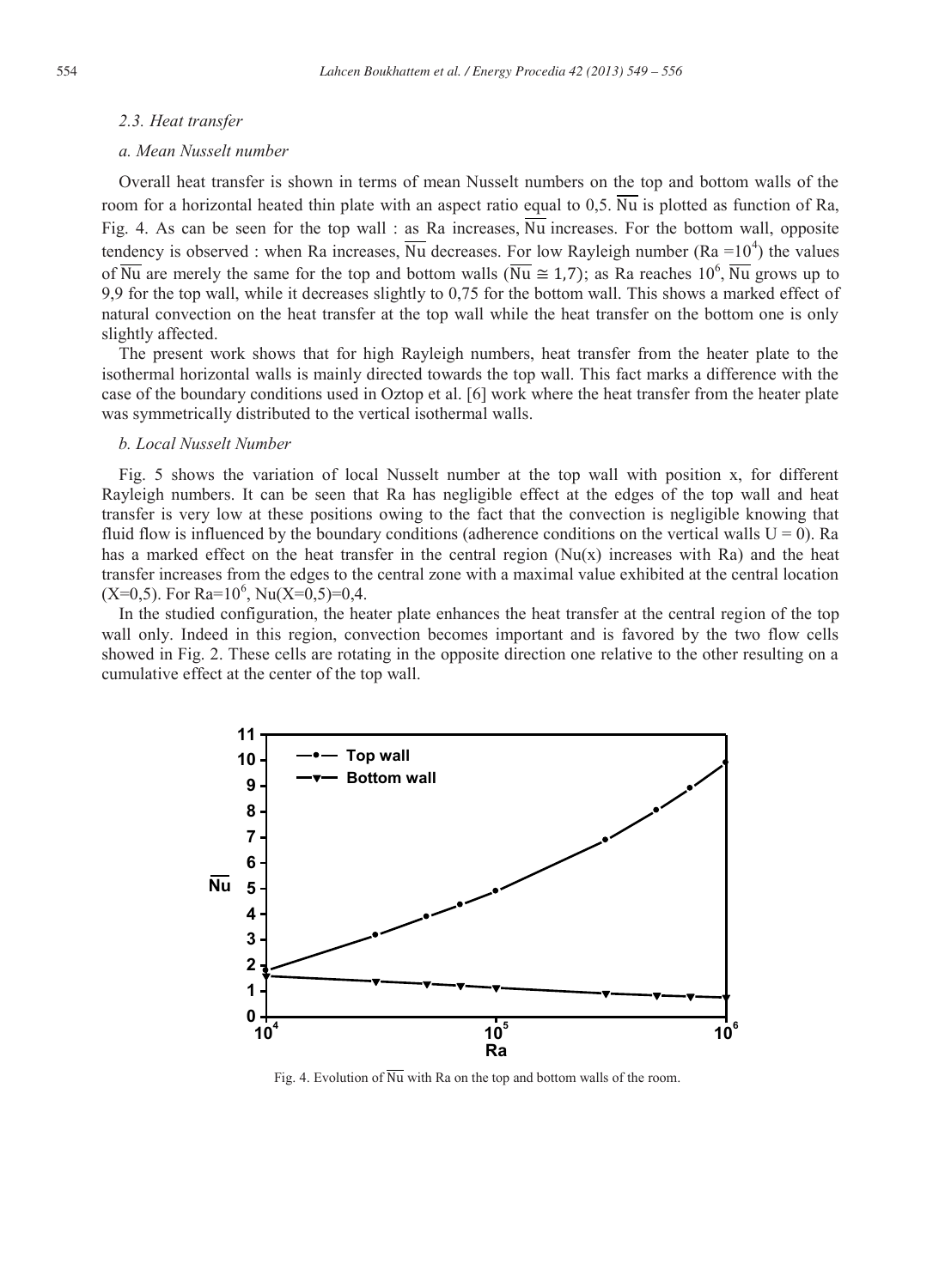

Fig. 5. Variation of local Nusselt number at the top wall with position x, for different Rayleigh numbers.

# **3. Conclusion**

In this paper a model and numerical simulation of natural convection in a two-dimensional closed room, containing air, in the presence of a thin heater plate located at the room center with an aspect ratio of 0.5, were presented. Results were carried out for the case of adiabatic vertical walls and isothermal horizontal walls. The effects of Rayleigh number value, ranging from  $10^4$  to  $10^6$ , on velocity and temperature fields, were studied. Heat transfer was discussed in terms of variation of mean and local Nusselt numbers with Rayleigh number. The symmetric boundary conditions produce a symmetric behaviour of temperature and velocity fields according to the central vertical plan. The increase of Rayleigh number leads to increasing importance of convection heat transfer relative to the conduction heat transfer. The fact is more marked for the regions above the heater plate.

The present work shows that for high Rayleigh numbers, heat transfer from the heater plate to the isothermal horizontal walls is mainly directed to the top wall. This fact marks a difference with the case of the boundary conditions used in Oztop et al. [6] work where the heat transfer from the heater plate was symmetrically distributed to the vertical isothermal walls. This work will be extended to other heater plate configurations and values of aspect ratio.

#### **Acknowledgment**

This study is a part of the RafriBAT project financially supported by a grant from the Hassan II Royal Academy of Sciences and Techniques, Morocco.